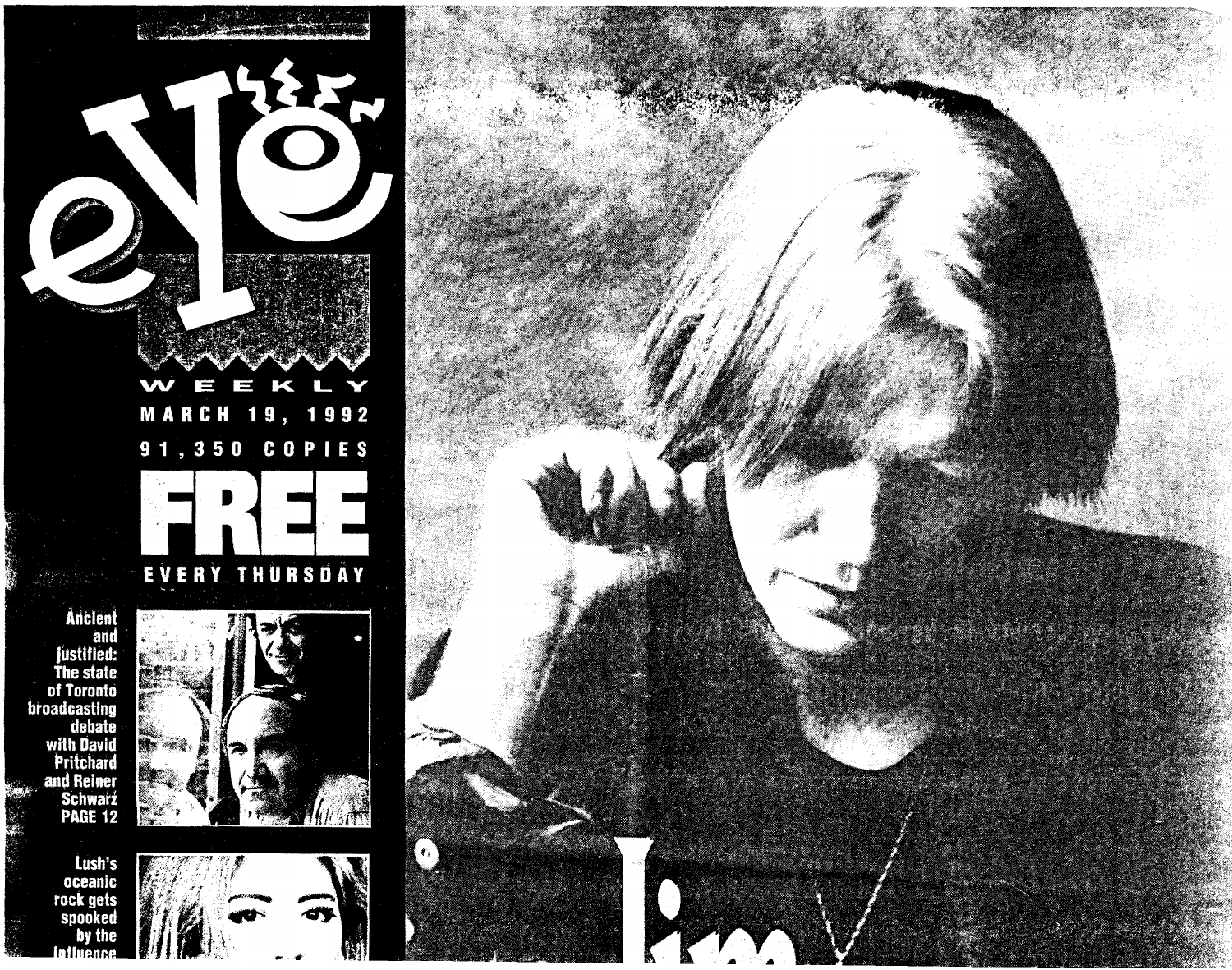u uu **Cocteau** Twins' **Robin Guthrie PAGE 14** 



**Jack Smith's 1962 opus Flaming Creatures** is raucous, totally over-the $top - and$ definitely not to everyone's taste **PAGE 20** 



Heaven In a

PACE 10-11

WANNOW TO BE THE REAL PROPERTY OF THE

**Movies and clubs.** music and theatre, concerts and more! **PAGES 34-42** 

**VOLUME ONE ISSUE 22**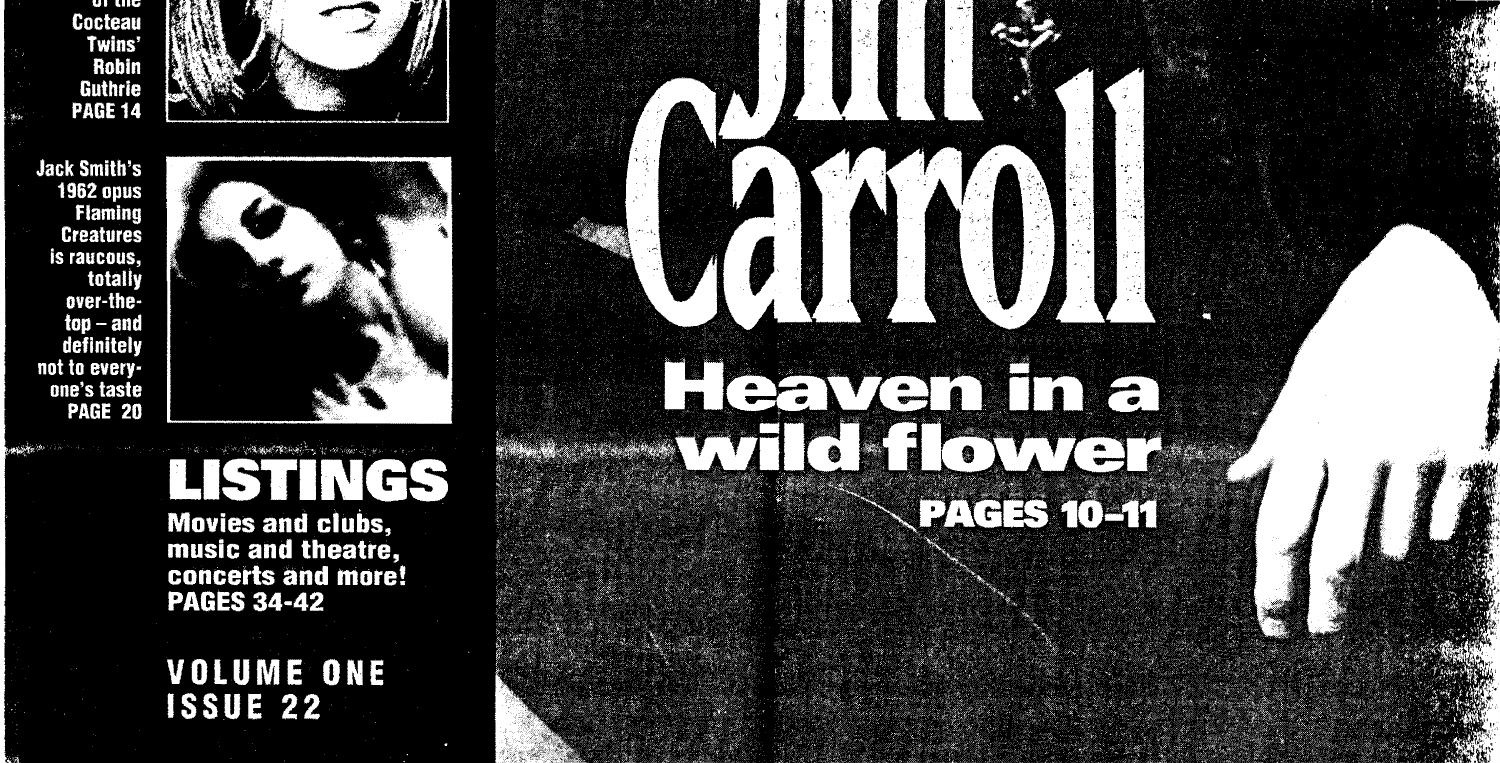## **BY CHRIS O'CONNOR**

"I say one must be a seer, make oneself a seer. The poet makes himself a seer by an immense, long, deliberate derangement of all the senses."

> — Arthur Rimbaud, 1871.

nd so it was that in his seventeenth year, Rimbaud vowed to tear away the blinders of Higher Education, Church and Family that other adolescents wore like trendy fashion items, and to peer linto the darker pits of the human soul unaided by anything save his own intellect and poetic vision.

Those, and massive quantities of opium and absinthe.

Those were the agents that sharpened his eyes to telescopes that saw "sunsets stained with mystic horrors" and glimpsed the terrors of "A Season in Hell," later to become one of French literature's classics.

Rimbaud was 19 then.

Almost a century later, his vision quest would be taken up in 1963 by a bratty New Yorker named Jim Carroll, probably unaware of the legacy as he sat down to write his own declaration: "Fuck it anyway, I just couldn't think of anything else to write about. No dope, no nooky, no queers following me today, I guess you start writing lame diaries like this."

Altight, hardly "Nuit de l'Enfer," but then Carroll was just 13 and already leading the kind of adolescence that'd put the ABC Afterschool Special off the air in short order. When not shooting hoops on the

basketball court, he was shooting his tender veins full of smack and still managing the kind of prose writers twice his age could only nod about.

Carroll's songs of innocence and experience were serialized in media res by the Paris Review. Later, the writings coalesced into The Basketball Diaries, a book that became his most famous work, a kind of Catcher in the Rye to mortician-like nihilism kids when it came out in book form in 1980.

Carroll somehow survived to write another set of diaries, a Francisco <u>(California)</u>

another artist's album (like on Lou Reed's *Mistrial*) to mash down rumors he'd disappeared into the dropper, but never really breaking silence.

Until now, with a new spoken-word album, *Praying* Mantis, and an uncharacteristic talkativeness. Carroll, see. dwells in a reality beyond the ken of ordinary folk. He "hard ly ever goes out" of his New York City home, "doesn't listen to the radio" and actually likes the Traveling Wilburys. He speaks with the fragile, wiry voice of a junk-startled moth. fluttering from topic to topic free of anything resembling conventional logic. He rambles, and in the marathon threehour phone interview we conducted I asked him a mere four questions: the rest was mental follow-the-leader.

Carroll is pretty just-the-facts when discussing Praving Mantis. It came about after A&R reps saw him do a reading at the Bottom Line with Marianne Faithfull. They eventually twigged on the idea of a spoken-word album after realizing they weren't going to get another rock disc. Carroll agreed to record most of it live at a single reading at St. Mark's Place.

But things get weird when he's asked about selecting tracks for the album.

"I thought maybe we should sock on some entries from The Basketball Diaries," he drawls, "and I thought of ones that were short and that I hadn't done in a long time. But when I tried reading them dry in the studio, I felt I couldn't summon up the voice of that character. I mean, I played pinball in the studio to get back into his voice but I just couldn't do it."

*Character?* This is your life we're discussing.

"But whenever I speak about the diaries I always refer to the guy in third person. If I were talking to an analyst I could talk about the things in that book as episodes of my life and be completely into it as myself. But as they are in the book they had such a long myth about them, just over time as they were published in mags, the pieces adopted this mythical facade. They've got certain confines that make them a differ-

ent person.

"Forced Entries is the much more literary book. The humor and poignancy and drama of  $BD$  comes from the events themselves. Intellectuals thought they were very camp when they first came out

in Paris Review. I don't even think of the Diaries as literature, 'cause it's kind of beneath and above that at the same time. It's storytelling in a very pure form, and that's what touches people, that's what's poignant about it."

So it was that two Forced Entries, an improv, and a clutch of poems got the final nod for Praying Mantis. Still, the diaries manage to hit some sensitive veins. There's this story he has of a teacher who forced her charges to read his entries - to pretty grim effect.

**JIM CARROLL** Saturday, March 21 El Mocambo, 464 Spadina Ave., 922-1570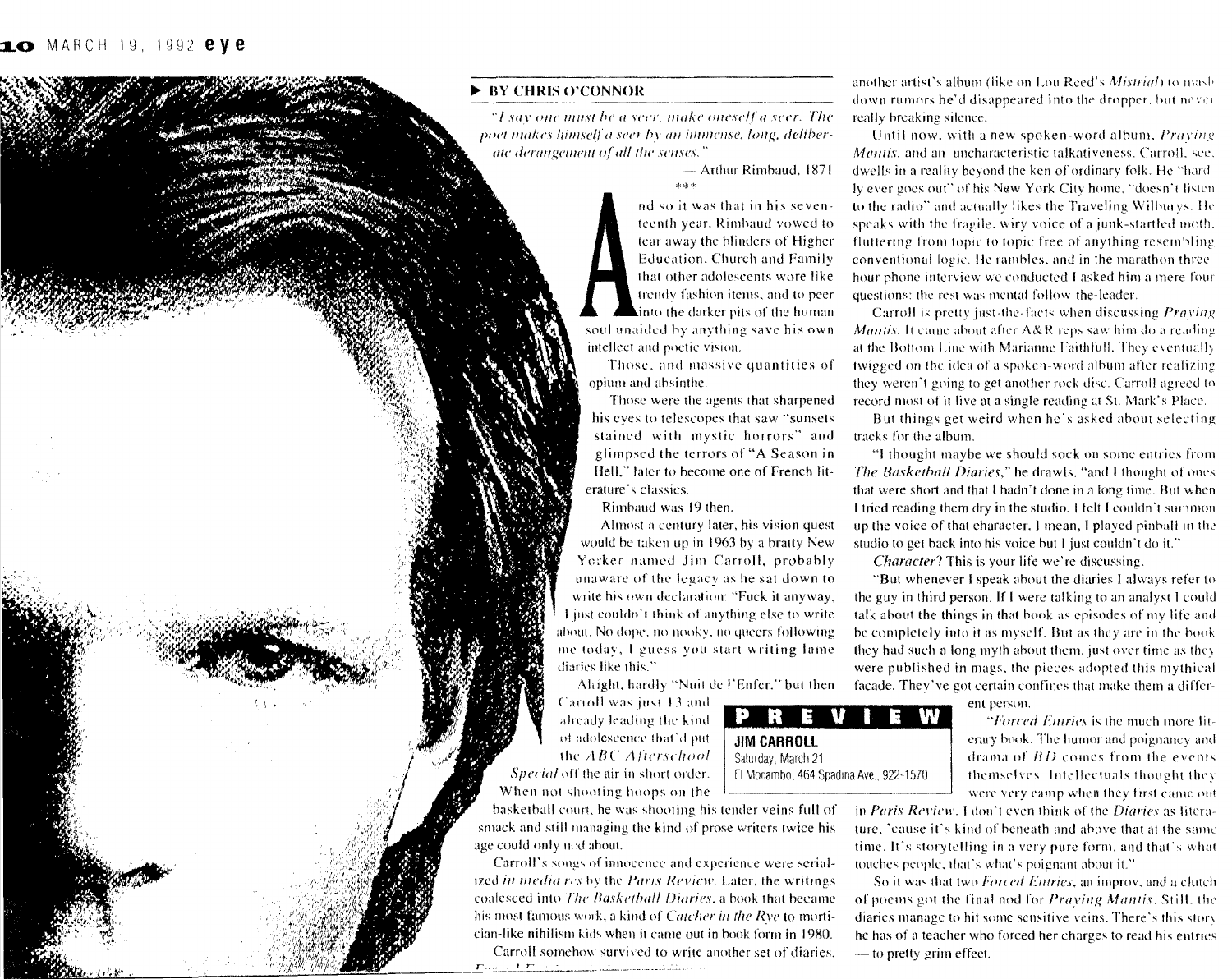rorera narries, which vas published in 1987 and covered the early '70s when Warhol ruled New York and Carroll hung out with Allen Ginsberg, Robert Smithson and a scenefull of other minor crazies.

He was still wavering between junk and redemption.

In between came two books of poetry, three rock 'n' roll albums (Catholic Boy, Dry Dreams and J Write Your Name) and one of the greatest spit-in-death's-eve anthems ever, "People Who Died," a raucous thing that catalogued friends who'd prematurely snuffed it ("Judy jumped in front of a subway train/Eddy got slit in the jugular vein").

And for four years Carroll has shrouded himself, putting on the odd spoken-word show or contributing to

Jim Carroll's edgy spoken word stories find an unlikely new home a rock record company

"She sent me a bunch of papers her class had written, and it pretty well defined the problems of American education to me 1 mean, some of these kids, man! This was San Diego State and all I can think of is these tanned blond kids who'd rather be out surfing than reading this book, or on the beachdrinking brewskis. So it was just these paragraphs from guys saying, 'My main question is is this guy a faggot or what?' All these comments were completely depressing, but then I realized that's what happens if you've been made obligatory reading.

"I went to Chicago and everybody was coming up with these new copies of the diaries to get 'em signed, so I knew right away there was a class on it. And there was, actually, I met the guy who taught it. He told me down in Texas, in the real fundamentalist area where he'd taught this book, he got run out of town. Not just the university, but the entire fucking town! I know from reports it gets taken off high school library shelves and it's part of book burnings just like my records, but it's all so innocuous to me."

"People Who Died" and its two-fingered salute to death. also spooked people, especially DJs, who handled the record like an unexploded bomb.

"Usually they'd slap this disclaimer near the beginning. this description of the subject matter like it was some kind of movie on TV, even though it didn't have any of those George Carlin seven deadly words. It's a culogy in a really joyful way, eelebrating friends who died before their lives were fully fived, and I think it's obvious from the way it's sung: 'I salute you brother/I miss you more than all the others.' I mean, there's nothing macabre about it, but these DJs' responses were so clichéd, thinking it was some kind of demonic song. Even my girlfriend's guitarist, who was about 16 when it came out, told me he thought it was a scary song, some horrific thing he shouldn't listen to, as though it were like looking at a dirty picture.

"If I wanted it to be that, I could've picked people who died in much more grotesque ways — falling on spikes and stuff. When I was seven years old we set up a high-jumping thing, and we put two sticks down to hold up this other stick.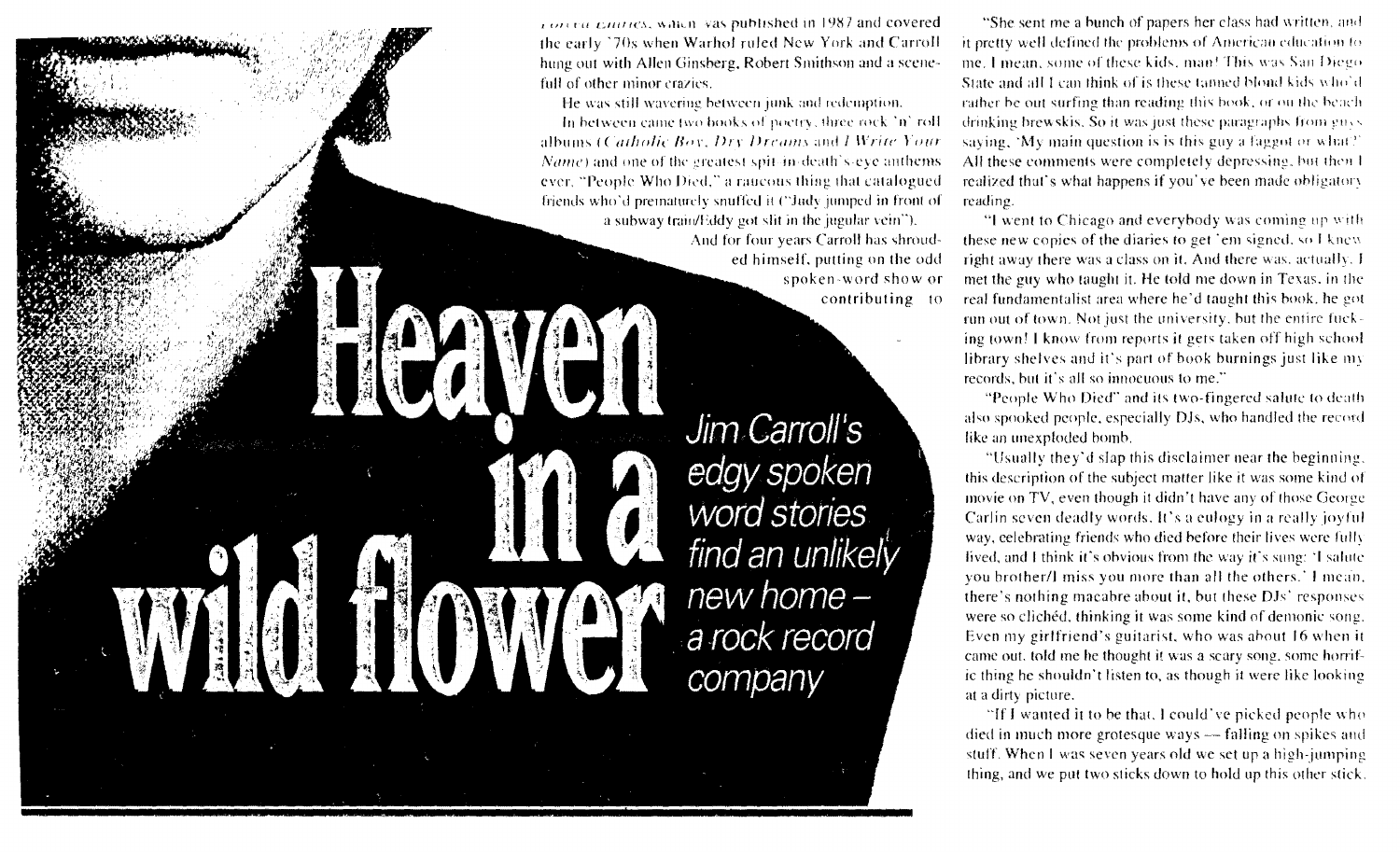

FXCCMONS.000

Didn't you ever want to starve all the flesh from your body, down to the pure bone? Don't you want to take a sledgehammer and pulverize those bones to a sheer, white powder, and throw it into the air  $\ldots$  just to see which way the wind is blow-<br>ing?

- \_. excerpt from *Forced Entries*

I've spent the day in bed, humping the knots of hatted we wove into the sheets ...

I know I have only referred to Debbrah in the contextof anecdotes, but I've only avoided wrltingabout her in depth because I was blinded to a point of incapacity by that radiance. I watched a lot of great women, whom I knew even then had more to give me, coming and going, walk out of my reach as I was pinned down, arms, eyes, and groin, by the pressure of. Deborah's light, her perverse, orphaned light.

This is one of those times when being addicted to a drug seems like a blessing ... I suppose all there is left to do is get on with the job. You draw up your ego not from stains on a black satin sheet, but from the precision of the poem within  $\ldots$  the torturous, elegant proeess of each clean, while page fulfilled. excerpl from *Forced Entries*

(On finally draining an abscess in his  $\alpha$ m)

This was the toxic residue of all my past sins (there, I've said it!). I didn't see pus; I saw petty demons marching out. I saw purification, with *new fresh air* hcing sucked into that cavity, The idol was in ruins. Do you understand what  $\Gamma$ m telling you? I know you think it's sick, some fucked up fetish. No doubt, But I understand the nature of it, and now that sickness is healing. So am I. I might very well blow it again. I don't really know where I go from here, but at least I've raised my quality of living above cockroach level. New York is not the, same, that's for certain. I feel, as I said, closer to my heart  $\ldots$ 

But I'm not worrying ahout that now, I want to penetrate only this moment. I've pierced a veil. I've beaten an old enemy and I'm tired and my mind is clear, my senses full. I can hear that bakery truck just pulling

I don't believe in sin But maybe I'll begin A vagrant evil's climbing up my skin

The shadows from last week Are dancing in the street In homage to the darkness closing in - excerpt from "Still Life," from the album *Dry Dreams*

To sleep without dreams So distant from the mirror Imitating clarity, disguising All the terror ,.. I heard a thousand bells From a thousand old cathedrals They rang ,., I haven't heard them since A decade past my decadence The beast hears the bell

I'm cursed to be a singer A singer of the flames A thinker of a fire And a son without a name - "Work. Not Play," excerpt from the album *Dry Dreams*